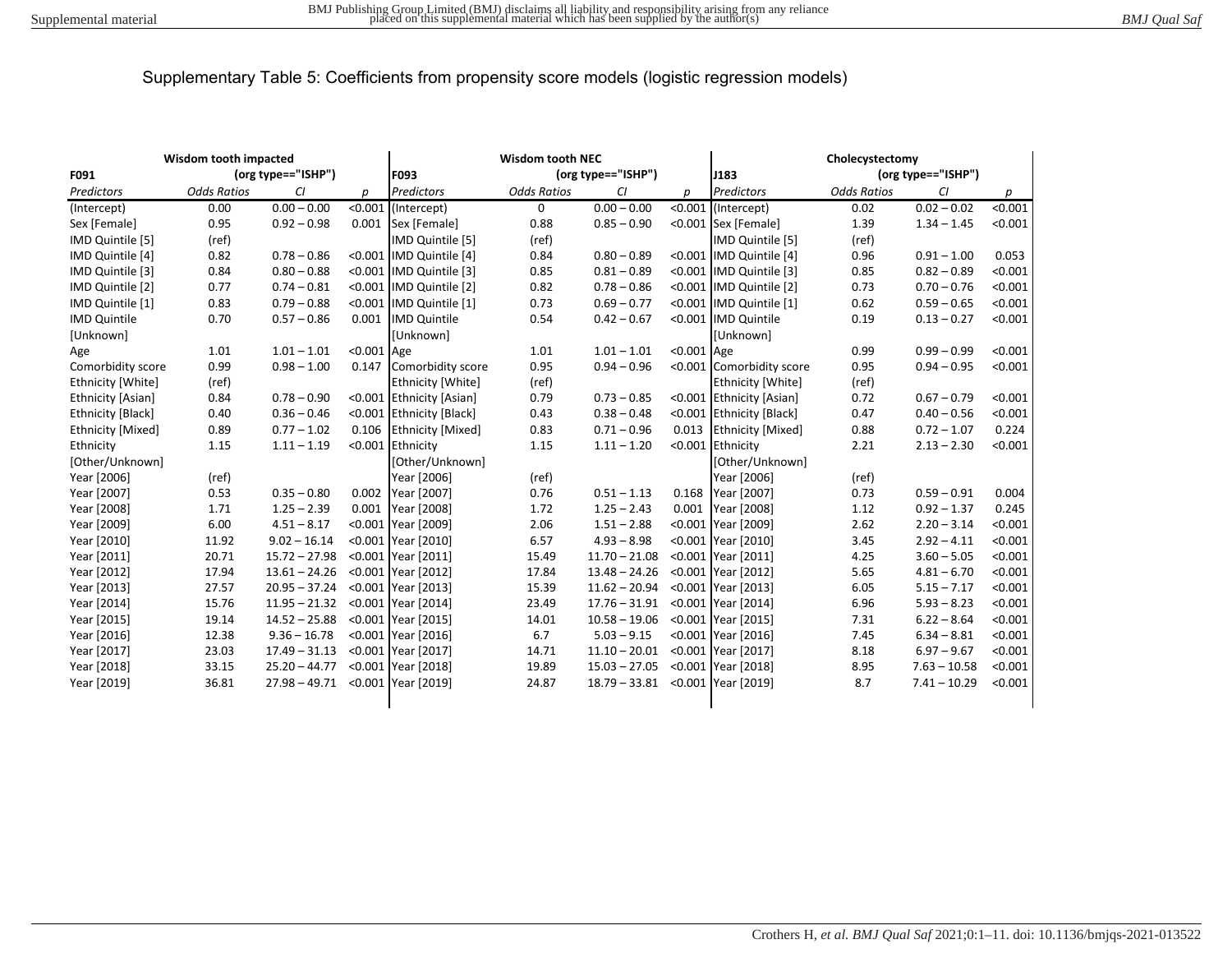| UH repair (prosthetics) |                    |                    | <b>UH repair (sutures)</b> |                            |                    |                 | VH repair (prosthetics) |                          |                    |                         |         |
|-------------------------|--------------------|--------------------|----------------------------|----------------------------|--------------------|-----------------|-------------------------|--------------------------|--------------------|-------------------------|---------|
| T242                    |                    | (org type=="ISHP") |                            | (org type=="ISHP")<br>T243 |                    |                 | T272                    |                          | (org type=="ISHP") |                         |         |
| Predictors              | <b>Odds Ratios</b> | CI                 | p                          | Predictors                 | <b>Odds Ratios</b> | CI              | р                       | <b>Predictors</b>        | <b>Odds Ratios</b> | CI                      | р       |
| (Intercept)             | 0.05               | $0.04 - 0.07$      |                            | $< 0.001$ (Intercept)      | 0                  | $0.00 - 0.01$   |                         | <0.001 (Intercept)       | 0.07               | $0.05 - 0.09$           | < 0.001 |
| Sex [Female]            | 0.7                | $0.68 - 0.73$      |                            | <0.001 Sex [Female]        | 0.83               | $0.79 - 0.86$   |                         | <0.001 Sex [Female]      | 0.78               | $0.74 - 0.83$           | < 0.001 |
| IMD Quintile [5]        | (ref)              |                    |                            | IMD Quintile [5]           | (ref)              |                 |                         | <b>IMD Quintile [5]</b>  | (ref)              |                         |         |
| IMD Quintile [4]        | 0.92               | $0.88 - 0.97$      | 0.003                      | IMD Quintile [4]           | 0.89               | $0.84 - 0.94$   |                         | <0.001 IMD Quintile [4]  | 0.95               | $0.88 - 1.04$           | 0.258   |
| IMD Quintile [3]        | 0.81               | $0.77 - 0.86$      |                            | <0.001 IMD Quintile [3]    | 0.78               | $0.74 - 0.83$   |                         | <0.001 IMD Quintile [3]  | 0.79               | $0.73 - 0.86$           | < 0.001 |
| IMD Quintile [2]        | 0.71               | $0.67 - 0.75$      |                            | <0.001 IMD Quintile [2]    | 0.73               | $0.69 - 0.78$   |                         | <0.001 IMD Quintile [2]  | 0.66               | $0.60 - 0.72$           | < 0.001 |
| IMD Quintile [1]        | 0.63               | $0.60 - 0.67$      |                            | <0.001 IMD Quintile [1]    | 0.7                | $0.66 - 0.74$   |                         | <0.001 IMD Quintile [1]  | 0.6                | $0.55 - 0.66$           | < 0.001 |
| <b>IMD Quintile</b>     | 0.38               | $0.27 - 0.52$      |                            | <0.001 IMD Quintile        | 0.34               | $0.24 - 0.47$   |                         | <0.001 IMD Quintile      | 0.67               | $0.47 - 0.95$           | 0.028   |
| [Unknown]               |                    |                    |                            | [Unknown]                  |                    |                 |                         | [Unknown]                |                    |                         |         |
| Age                     | 0.99               | $0.99 - 0.99$      | $< 0.001$ Age              |                            | 1.02               | $1.02 - 1.02$   | <0.001 Age              |                          | 0.99               | $0.98 - 0.99$           | < 0.001 |
| Comorbidity score       | 0.95               | $0.94 - 0.95$      |                            | <0.001 Comorbidity score   | 0.94               | $0.93 - 0.94$   |                         | <0.001 Comorbidity score | 0.94               | $0.93 - 0.95$           | < 0.001 |
| Ethnicity [White]       | (ref)              |                    |                            | <b>Ethnicity [White]</b>   | (ref)              |                 |                         | <b>Ethnicity [White]</b> | (ref)              |                         |         |
| Ethnicity [Asian]       | 0.57               | $0.51 - 0.65$      |                            | <0.001 Ethnicity [Asian]   | 0.66               | $0.58 - 0.74$   |                         | <0.001 Ethnicity [Asian] | 0.51               | $0.40 - 0.63$           | < 0.001 |
| Ethnicity [Black]       | 0.33               | $0.28 - 0.39$      |                            | <0.001 Ethnicity [Black]   | 0.33               | $0.28 - 0.38$   |                         | <0.001 Ethnicity [Black] | 0.43               | $0.34 - 0.54$           | < 0.001 |
| Ethnicity [Mixed]       | 0.85               | $0.68 - 1.05$      | 0.143                      | <b>Ethnicity [Mixed]</b>   | 0.54               | $0.43 - 0.68$   |                         | <0.001 Ethnicity [Mixed] | 0.89               | $0.62 - 1.25$           | 0.522   |
| Ethnicity               | 1.85               | $1.77 - 1.93$      |                            | <0.001 Ethnicity           | 1.87               | $1.79 - 1.96$   |                         | <0.001 Ethnicity         | 2.16               | $2.02 - 2.32$           | < 0.001 |
| [Other/Unknown]         |                    |                    |                            | [Other/Unknown]            |                    |                 |                         | [Other/Unknown]          |                    |                         |         |
| Year [2006]             | (ref)              |                    |                            | Year [2006]                | (ref)              |                 |                         | Year [2006]              | (ref)              |                         |         |
| Year [2007]             | 0.2                | $0.14 - 0.29$      |                            | <0.001 Year [2007]         | 2.8                | $1.91 - 4.24$   |                         | <0.001 Year [2007]       | 0.26               | $0.15 - 0.45$           | < 0.001 |
| Year [2008]             | 1.11               | $0.88 - 1.41$      | 0.388                      | Year [2008]                | 3.82               | $2.64 - 5.71$   |                         | <0.001 Year [2008]       | 0.7                | $0.46 - 1.06$           | 0.091   |
| Year [2009]             | 2.35               | $1.90 - 2.92$      |                            | <0.001 Year [2009]         | 6.29               | $4.40 - 9.33$   |                         | <0.001 Year [2009]       | 1.21               | $0.84 - 1.76$           | 0.308   |
| Year [2010]             | 4.48               | $3.68 - 5.51$      |                            | <0.001 Year [2010]         | 12.13              | $8.57 - 17.84$  |                         | <0.001 Year [2010]       | 3.28               | $2.39 - 4.60$           | < 0.001 |
| Year [2011]             | 6.19               | $5.10 - 7.58$      |                            | <0.001 Year [2011]         | 16.45              | $11.66 - 24.13$ |                         | <0.001 Year [2011]       | 5.46               | $4.03 - 7.59$           | < 0.001 |
| Year [2012]             | 6.92               | $5.71 - 8.47$      |                            | <0.001 Year [2012]         | 20.57              | $14.61 - 30.13$ |                         | <0.001 Year [2012]       | 6.19               | $4.58 - 8.58$           | < 0.001 |
| Year [2013]             | 8.13               | $6.71 - 9.93$      |                            | <0.001 Year [2013]         | 22.23              | $15.80 - 32.55$ |                         | <0.001 Year [2013]       | 7.67               | $5.69 - 10.61$          | < 0.001 |
| Year [2014]             | 8.28               | $6.84 - 10.11$     |                            | <0.001 Year [2014]         | 25.82              | $18.37 - 37.76$ |                         | <0.001 Year [2014]       | 8.76               | $6.50 - 12.09$          | < 0.001 |
| Year [2015]             | 10.05              | $8.31 - 12.27$     |                            | <0.001 Year [2015]         | 25.74              | $18.31 - 37.65$ |                         | <0.001 Year [2015]       | 11.22              | $8.35 - 15.48$          | < 0.001 |
| Year [2016]             | 10.7               | $8.86 - 13.07$     |                            | <0.001 Year [2016]         | 29.45              | $20.96 - 43.05$ |                         | <0.001 Year [2016]       | 12.87              | $9.57 - 17.77$          | < 0.001 |
| Year [2017]             | 11.85              | $9.81 - 14.47$     |                            | <0.001 Year [2017]         | 30.45              | $21.68 - 44.50$ |                         | <0.001 Year [2017]       | 14.68              | $10.92 - 20.24$         | < 0.001 |
| Year [2018]             | 12.65              | $10.47 - 15.44$    |                            | <0.001 Year [2018]         | 36.4               | $25.93 - 53.18$ |                         | <0.001 Year [2018]       | 14.1               | $10.48 - 19.46$         | < 0.001 |
| Year [2019]             | 12.17              | $10.07 - 14.86$    |                            | <0.001 Year [2019]         | 37.26              | $26.54 - 54.45$ |                         | <0.001 Year [2019]       | 14.73              | $10.94 - 20.34 < 0.001$ |         |
|                         |                    |                    |                            |                            |                    |                 |                         |                          |                    |                         |         |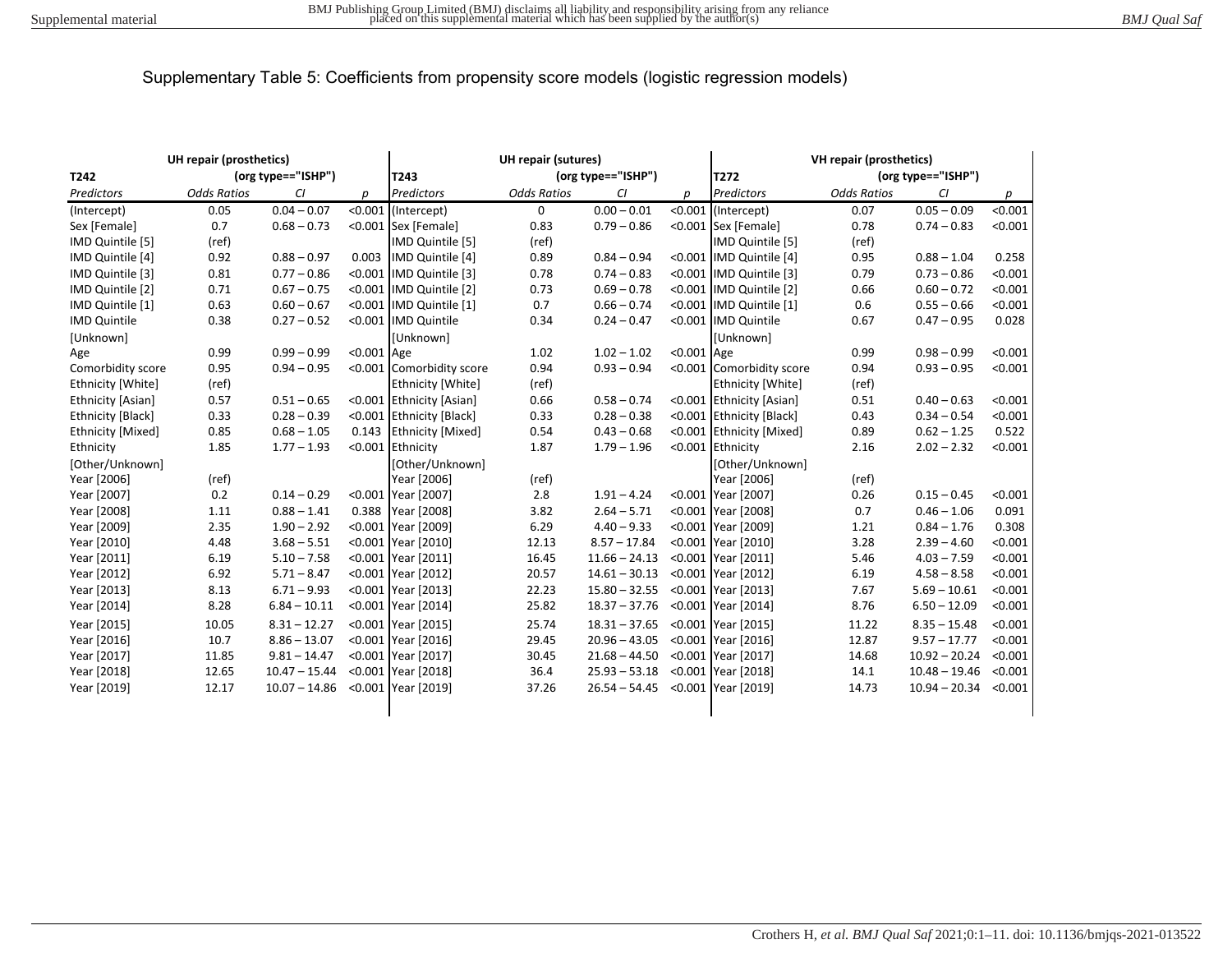| THR (NEC)           |                    |                |           | <b>TKR</b> (cemented)      |                    |                 |           | TKR (no cement)          |                    |                         |         |
|---------------------|--------------------|----------------|-----------|----------------------------|--------------------|-----------------|-----------|--------------------------|--------------------|-------------------------|---------|
| W391                | (org type=="ISHP") |                |           | (org type=="ISHP")<br>W401 |                    |                 | W411      |                          | (org type=="ISHP") |                         |         |
| Predictors          | <b>Odds Ratios</b> | CI             | р         | Predictors                 | <b>Odds Ratios</b> | CI              | р         | Predictors               | <b>Odds Ratios</b> | CI                      | p       |
| (Intercept)         | 0.04               | $0.03 - 0.06$  |           | <0.001 (Intercept)         | 0.03               | $0.02 - 0.04$   |           | <0.001 (Intercept)       | 0.01               | $0.01 - 0.02$           | < 0.001 |
| Sex [Female]        | 0.96               | $0.88 - 1.03$  | 0.26      | Sex [Female]               | 0.94               | $0.91 - 0.97$   |           | <0.001 Sex [Female]      | 0.99               | $0.93 - 1.04$           | 0.6     |
| IMD Quintile [5]    | (ref)              |                |           | IMD Quintile [5]           | (ref)              |                 |           | IMD Quintile [5]         | (ref)              |                         |         |
| IMD Quintile [4]    | 0.85               | $0.76 - 0.95$  |           | 0.004 IMD Quintile [4]     | 0.89               | $0.85 - 0.93$   |           | <0.001  IMD Quintile [4] | 0.92               | $0.85 - 0.99$           | 0.03    |
| IMD Quintile [3]    | 0.73               | $0.65 - 0.82$  |           | <0.001 IMD Quintile [3]    | 0.79               | $0.75 - 0.82$   |           | <0.001 IMD Quintile [3]  | 0.71               | $0.66 - 0.77$           | < 0.001 |
| IMD Quintile [2]    | 0.53               | $0.46 - 0.59$  |           | <0.001 IMD Quintile [2]    | 0.69               | $0.66 - 0.73$   |           | <0.001 IMD Quintile [2]  | 0.56               | $0.51 - 0.62$           | < 0.001 |
| IMD Quintile [1]    | 0.43               | $0.37 - 0.49$  |           | <0.001 IMD Quintile [1]    | 0.58               | $0.54 - 0.61$   |           | <0.001 IMD Quintile [1]  | 0.46               | $0.41 - 0.51$           | < 0.001 |
| <b>IMD Quintile</b> | 0.16               | $0.06 - 0.35$  |           | <0.001 IMD Quintile        | 0.23               | $0.18 - 0.29$   |           | <0.001 IMD Quintile      | 0.16               | $0.08 - 0.29$           | < 0.001 |
| [Unknown]           |                    |                |           | [Unknown]                  |                    |                 |           | [Unknown]                |                    |                         |         |
| Age                 | $\mathbf{1}$       | $1.00 - 1.01$  | 0.006 Age |                            | $\mathbf{1}$       | $1.00 - 1.00$   | 0.033 Age |                          | 1.01               | $1.01 - 1.01$           | < 0.001 |
| Comorbidity score   | 0.93               | $0.92 - 0.95$  |           | <0.001 Comorbidity score   | 0.94               | $0.93 - 0.94$   |           | <0.001 Comorbidity score | 0.93               | $0.92 - 0.94$           | < 0.001 |
| Ethnicity [White]   | (ref)              |                |           | <b>Ethnicity [White]</b>   | (ref)              |                 |           | <b>Ethnicity [White]</b> | (ref)              |                         |         |
| Ethnicity [Asian]   | 0.44               | $0.19 - 0.85$  |           | 0.027 Ethnicity [Asian]    | 0.66               | $0.59 - 0.73$   |           | <0.001 Ethnicity [Asian] | 0.47               | $0.37 - 0.58$           | < 0.001 |
| Ethnicity [Black]   | 0.18               | $0.08 - 0.33$  |           | <0.001 Ethnicity [Black]   | 0.36               | $0.28 - 0.46$   |           | <0.001 Ethnicity [Black] | 0.28               | $0.18 - 0.42$           | < 0.001 |
| Ethnicity [Mixed]   | 0.54               | $0.16 - 1.39$  |           | 0.255 Ethnicity [Mixed]    | 0.91               | $0.64 - 1.27$   | 0.599     | <b>Ethnicity [Mixed]</b> | 0.62               | $0.34 - 1.06$           | 0.096   |
| Ethnicity           | 3.94               | $3.60 - 4.31$  |           | <0.001 Ethnicity           | 2.55               | $2.44 - 2.67$   |           | <0.001 Ethnicity         | 1.6                | $1.48 - 1.73$           | < 0.001 |
| [Other/Unknown]     |                    |                |           | [Other/Unknown]            |                    |                 |           | [Other/Unknown]          |                    |                         |         |
| Year [2006]         | (ref)              |                |           | Year [2006]                | (ref)              |                 |           | Year [2006]              | (ref)              |                         |         |
| Year [2007]         | 1.64               | $1.19 - 2.29$  | 0.003     | Year [2007]                | 1.94               | $1.49 - 2.57$   |           | <0.001 Year [2007]       | 1.75               | $1.24 - 2.50$           | 0.002   |
| Year [2008]         | 1.25               | $0.91 - 1.75$  |           | 0.176 Year [2008]          | 2.72               | $2.11 - 3.57$   |           | <0.001 Year [2008]       | 1.26               | $0.88 - 1.84$           | 0.214   |
| Year [2009]         | 2.67               | $1.97 - 3.67$  |           | <0.001 Year [2009]         | 4.24               | $3.30 - 5.51$   |           | <0.001 Year [2009]       | 9.78               | $7.28 - 13.43$          | < 0.001 |
| Year [2010]         | 7.46               | $5.62 - 10.09$ |           | <0.001 Year [2010]         | 9.07               | $7.15 - 11.68$  |           | <0.001 Year [2010]       | 11.29              | $8.42 - 15.50$          | < 0.001 |
| Year [2011]         | 10.52              | $7.93 - 14.21$ |           | <0.001 Year [2011]         | 10.73              | $8.47 - 13.80$  |           | <0.001 Year [2011]       | 16.66              | $12.44 - 22.85$         | < 0.001 |
| Year [2012]         | 9.23               | $6.93 - 12.52$ |           | <0.001 Year [2012]         | 12.37              | $9.78 - 15.90$  |           | <0.001 Year [2012]       | 20.07              | $14.99 - 27.52$         | < 0.001 |
| Year [2013]         | 7.22               | $5.39 - 9.84$  |           | <0.001 Year [2013]         | 14.93              | $11.82 - 19.16$ |           | <0.001 Year [2013]       | 15.47              | $11.50 - 21.29$         | < 0.001 |
| Year [2014]         | 1.82               | $1.28 - 2.61$  |           | 0.001 Year [2014]          | 16.89              | $13.39 - 21.67$ |           | <0.001 Year [2014]       | 19.82              | $14.79 - 27.22$         | < 0.001 |
| Year [2015]         | 5.18               | $3.76 - 7.22$  |           | <0.001 Year [2015]         | 20.02              | $15.87 - 25.67$ |           | <0.001 Year [2015]       | 26.3               | $19.63 - 36.10$         | < 0.001 |
| Year [2016]         | 5.25               | $3.75 - 7.45$  |           | <0.001 Year [2016]         | 22.19              | $17.60 - 28.44$ |           | <0.001 Year [2016]       | 27.2               | $20.27 - 37.37$         | < 0.001 |
| Year [2017]         | 2.91               | $1.96 - 4.32$  |           | <0.001 Year [2017]         | 23.1               | $18.32 - 29.60$ |           | <0.001 Year [2017]       | 29.5               | $21.97 - 40.57$         | < 0.001 |
| Year [2018]         | 0.68               | $0.33 - 1.27$  |           | 0.252 Year [2018]          | 26.56              | $21.07 - 34.04$ |           | <0.001 Year [2018]       | 32.27              | $23.99 - 44.45$         | < 0.001 |
| Year [2019]         | 2.3                | $1.48 - 3.54$  |           | <0.001 Year [2019]         | 27.3               | $21.66 - 34.98$ |           | <0.001 Year [2019]       | 35.04              | $26.08 - 48.21$ < 0.001 |         |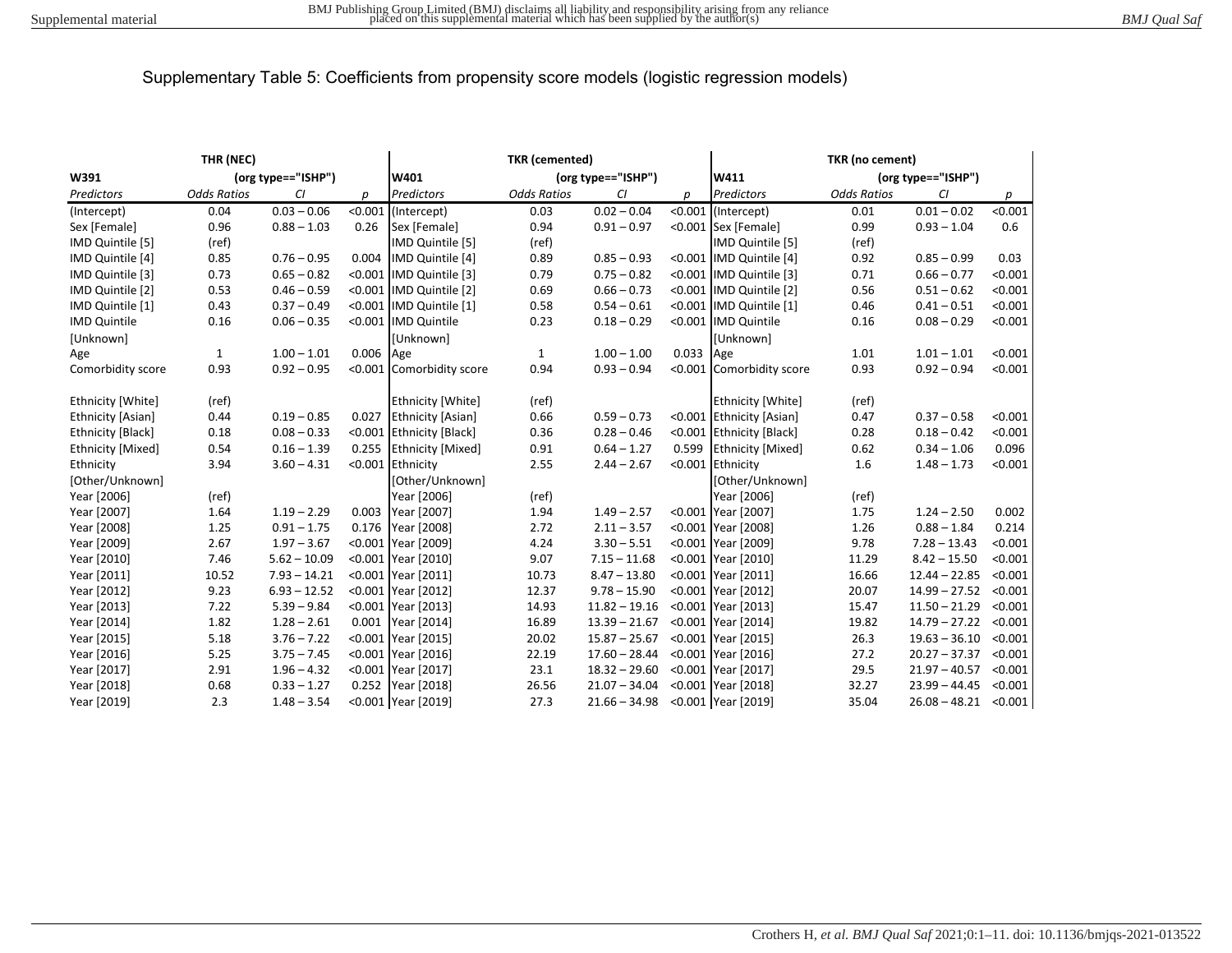| M653                | <b>Prostate resection</b><br>(org type=="ISHP") |                |            | Hysterectomy<br>(org type=="ISHP")<br>Q074 |                    |                 |               | IH repair (prosthetics)<br>(org type=="ISHP")<br>T212 |                    |                 |         |
|---------------------|-------------------------------------------------|----------------|------------|--------------------------------------------|--------------------|-----------------|---------------|-------------------------------------------------------|--------------------|-----------------|---------|
| Predictors          | <b>Odds Ratios</b>                              | CI             | D          | <b>Predictors</b>                          | <b>Odds Ratios</b> | CI              | D             | Predictors                                            | <b>Odds Ratios</b> | CI              | р       |
| (Intercept)         | 0.11                                            | $0.08 - 0.13$  |            | <0.001 (Intercept)                         | 0.02               | $0.01 - 0.04$   | < 0.001       | (Intercept)                                           | 0.06               | $0.04 - 0.07$   | < 0.001 |
| Sex [Female]        | 3.56                                            | $2.03 - 5.99$  |            | <0.001 Sex [Female]                        | 1.76               | $1.04 - 3.22$   | 0.05          | Sex [Female]                                          | 0.92               | $0.82 - 1.05$   | 0.218   |
| IMD Quintile [5]    | (ref)                                           |                |            | IMD Quintile [5]                           | (ref)              |                 |               | IMD Quintile [5]                                      | (ref)              |                 |         |
| IMD Quintile [4]    | 1.01                                            | $0.95 - 1.07$  |            | 0.758 IMD Quintile [4]                     | 0.91               | $0.86 - 0.96$   | 0.001         | IMD Quintile [4]                                      | 0.92               | $0.86 - 0.98$   | 0.014   |
| IMD Quintile [3]    | 0.96                                            | $0.91 - 1.02$  | 0.212      | IMD Quintile [3]                           | 0.87               | $0.83 - 0.92$   |               | <0.001 IMD Quintile [3]                               | 0.74               | $0.69 - 0.79$   | < 0.001 |
| IMD Quintile [2]    | 0.76                                            | $0.72 - 0.82$  |            | <0.001 IMD Quintile [2]                    | 0.74               | $0.70 - 0.78$   |               | <0.001 IMD Quintile [2]                               | 0.66               | $0.61 - 0.71$   | < 0.001 |
| IMD Quintile [1]    | 0.56                                            | $0.52 - 0.61$  |            | <0.001 IMD Quintile [1]                    | 0.6                | $0.57 - 0.64$   |               | <0.001 IMD Quintile [1]                               | 0.58               | $0.54 - 0.63$   | < 0.001 |
| <b>IMD Quintile</b> | 0.32                                            | $0.20 - 0.48$  |            | <0.001 IMD Quintile                        | 0.27               | $0.18 - 0.38$   |               | <0.001 IMD Quintile                                   | 0.38               | $0.24 - 0.56$   | < 0.001 |
| [Unknown]           |                                                 |                |            | <b>[Unknown]</b>                           |                    |                 |               | [Unknown]                                             |                    |                 |         |
| Age                 | 0.97                                            | $0.97 - 0.98$  | <0.001 Age |                                            | 0.95               | $0.95 - 0.95$   | $< 0.001$ Age |                                                       | 0.99               | $0.99 - 0.99$   | < 0.001 |
| Comorbidity score   | 0.91                                            | $0.90 - 0.91$  |            | <0.001 Comorbidity score                   | 0.81               | $0.81 - 0.82$   |               | <0.001 Comorbidity score                              | 0.95               | $0.94 - 0.95$   | < 0.001 |
| Ethnicity [White]   | (ref)                                           |                |            | <b>Ethnicity [White]</b>                   | (ref)              |                 |               | <b>Ethnicity [White]</b>                              | (ref)              |                 |         |
| Ethnicity [Asian]   | 0.71                                            | $0.63 - 0.81$  |            | <0.001 Ethnicity [Asian]                   | 0.68               | $0.61 - 0.75$   |               | <0.001 Ethnicity [Asian]                              | 0.79               | $0.67 - 0.93$   | 0.004   |
| Ethnicity [Black]   | 0.28                                            | $0.21 - 0.38$  |            | <0.001 Ethnicity [Black]                   | 0.53               | $0.47 - 0.61$   |               | <0.001 Ethnicity [Black]                              | 0.39               | $0.26 - 0.55$   | < 0.001 |
| Ethnicity [Mixed]   | 1.2                                             | $0.84 - 1.66$  |            | 0.295 Ethnicity [Mixed]                    | 0.89               | $0.72 - 1.09$   | 0.271         | <b>Ethnicity [Mixed]</b>                              | 0.92               | $0.59 - 1.38$   | 0.685   |
| Ethnicity           | 2.87                                            | $2.73 - 3.02$  |            | <0.001 Ethnicity                           | 2.46               | $2.35 - 2.57$   | < 0.001       | Ethnicity                                             | 1.97               | $1.86 - 2.10$   | < 0.001 |
| [Other/Unknown]     |                                                 |                |            | [Other/Unknown]                            |                    |                 |               | [Other/Unknown]                                       |                    |                 |         |
| Year [2006]         | (ref)                                           |                |            | Year [2006]                                | (ref)              |                 |               | Year [2006]                                           | (ref)              |                 |         |
| Year [2007]         | 0.41                                            | $0.31 - 0.54$  |            | <0.001 Year [2007]                         | 0.3                | $0.17 - 0.52$   |               | <0.001 Year [2007]                                    | 0.49               | $0.33 - 0.74$   | 0.001   |
| Year [2008]         | 1.43                                            | $1.16 - 1.77$  |            | 0.001 Year [2008]                          | 2.82               | $2.03 - 3.98$   |               | <0.001 Year [2008]                                    | 1.12               | $0.81 - 1.57$   | 0.5     |
| Year [2009]         | 2.1                                             | $1.72 - 2.58$  |            | <0.001 Year [2009]                         | 7.01               | $5.19 - 9.72$   |               | <0.001 Year [2009]                                    | 2.45               | $1.83 - 3.34$   | < 0.001 |
| Year [2010]         | 3.4                                             | $2.82 - 4.13$  |            | <0.001 Year [2010]                         | 13.59              | $10.14 - 18.71$ |               | <0.001 Year [2010]                                    | 5.55               | $4.23 - 7.42$   | < 0.001 |
| Year [2011]         | 4.49                                            | $3.74 - 5.43$  |            | <0.001 Year [2011]                         | 20.39              | $15.26 - 28.02$ |               | <0.001 Year [2011]                                    | 7.76               | $5.95 - 10.33$  | < 0.001 |
| Year [2012]         | 6.02                                            | $5.03 - 7.25$  |            | <0.001 Year [2012]                         | 22.47              | $16.82 - 30.85$ |               | <0.001 Year [2012]                                    | 9.44               | $7.25 - 12.55$  | < 0.001 |
| Year [2013]         | 6.89                                            | $5.76 - 8.30$  |            | <0.001 Year [2013]                         | 27.18              | $20.36 - 37.30$ |               | <0.001 Year [2013]                                    | 10.46              | $8.04 - 13.88$  | < 0.001 |
| Year [2014]         | 7.18                                            | $6.01 - 8.64$  |            | <0.001 Year [2014]                         | 28.74              | $21.54 - 39.42$ |               | <0.001 Year [2014]                                    | 11.72              | $9.02 - 15.53$  | < 0.001 |
| Year [2015]         | 7.86                                            | $6.58 - 9.46$  |            | <0.001 Year [2015]                         | 32.58              | $24.44 - 44.67$ |               | <0.001 Year [2015]                                    | 12.88              | $9.91 - 17.07$  | < 0.001 |
| Year [2016]         | 8.3                                             | $6.95 - 10.00$ |            | <0.001 Year [2016]                         | 35.25              | $26.44 - 48.33$ |               | <0.001 Year [2016]                                    | 14                 | $10.77 - 18.56$ | < 0.001 |
| Year [2017]         | 8.2                                             | $6.86 - 9.87$  |            | <0.001 Year [2017]                         | 33.07              | $24.80 - 45.35$ |               | <0.001 Year [2017]                                    | 15.09              | $11.62 - 19.99$ | < 0.001 |
| Year [2018]         | 8.81                                            | $7.37 - 10.62$ |            | <0.001 Year [2018]                         | 32                 | $23.99 - 43.91$ |               | <0.001 Year [2018]                                    | 15.4               | $11.86 - 20.41$ | < 0.001 |
| Year [2019]         | 10.04                                           | $8.41 - 12.07$ |            | <0.001 Year [2019]                         | 32.79              | $24.58 - 44.97$ |               | <0.001 Year [2019]                                    | 16.81              | $12.94 - 22.28$ | < 0.001 |
|                     |                                                 |                |            |                                            |                    |                 |               |                                                       |                    |                 |         |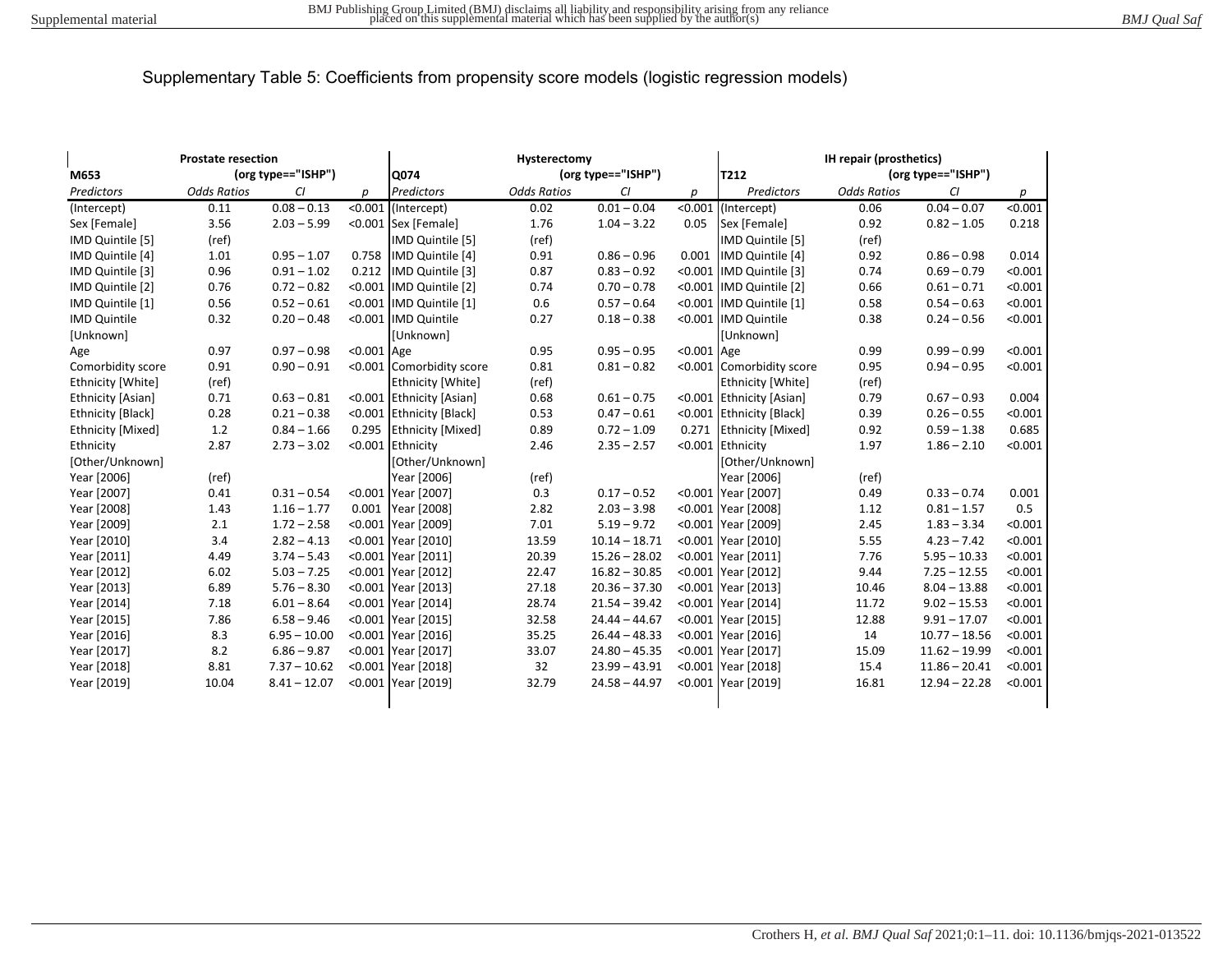| <b>Lumbar decompression</b><br>(org type=="ISHP") |                    |                 |            | THR (cemented)<br>(org type=="ISHP") |                    |               |            | THR (no cement)<br>(org type=="ISHP")<br>W381 |                    |                 |         |
|---------------------------------------------------|--------------------|-----------------|------------|--------------------------------------|--------------------|---------------|------------|-----------------------------------------------|--------------------|-----------------|---------|
| V255                                              |                    |                 |            | W371                                 |                    |               |            |                                               |                    |                 |         |
| Predictors                                        | <b>Odds Ratios</b> | CI              | р          | <b>Predictors</b>                    | <b>Odds Ratios</b> | CI            | р          | Predictors                                    | <b>Odds Ratios</b> | CI              | р       |
| (Intercept)                                       | 0.04               | $0.03 - 0.07$   | < 0.001    | (Intercept)                          | 0.1                | $0.08 - 0.11$ | < 0.001    | (Intercept)                                   | 0.01               | $0.00 - 0.01$   | < 0.001 |
| Sex [Female]                                      | 0.99               | $0.96 - 1.03$   | 0.77       | Sex [Female]                         | 1.05               | $1.01 - 1.08$ | 0.009      | Sex [Female]                                  | 1.04               | $1.00 - 1.07$   | 0.029   |
| IMD Quintile [5]                                  | (ref)              |                 |            | IMD Quintile [5]                     | (ref)              |               |            | IMD Quintile [5]                              | (ref)              |                 |         |
| IMD Quintile [4]                                  | 1.01               | $0.95 - 1.07$   | 0.761      | IMD Quintile [4]                     | 0.86               | $0.83 - 0.90$ |            | <0.001 IMD Quintile [4]                       | 1.03               | $0.98 - 1.08$   | 0.195   |
| IMD Quintile [3]                                  | 0.96               | $0.90 - 1.02$   | 0.148      | IMD Quintile [3]                     | 0.74               | $0.71 - 0.77$ |            | <0.001 IMD Quintile [3]                       | 0.92               | $0.87 - 0.96$   | 0.001   |
| IMD Quintile [2]                                  | 0.85               | $0.80 - 0.90$   |            | <0.001 IMD Quintile [2]              | 0.63               | $0.60 - 0.66$ |            | <0.001 IMD Quintile [2]                       | 0.74               | $0.70 - 0.78$   | < 0.001 |
| IMD Quintile [1]                                  | 0.7                | $0.66 - 0.75$   |            | <0.001  IMD Quintile [1]             | 0.49               | $0.46 - 0.52$ |            | <0.001 IMD Quintile [1]                       | 0.6                | $0.56 - 0.64$   | < 0.001 |
| <b>IMD Quintile</b>                               | 0.07               | $0.05 - 0.11$   |            | <0.001 IMD Quintile                  | 0.22               | $0.16 - 0.29$ |            | <0.001 IMD Quintile                           | 0.08               | $0.06 - 0.10$   | < 0.001 |
| [Unknown]                                         |                    |                 |            | [Unknown]                            |                    |               |            | [Unknown]                                     |                    |                 |         |
| Age                                               | 0.99               | $0.99 - 0.99$   | <0.001 Age |                                      | 0.99               | $0.99 - 0.99$ | <0.001 Age |                                               | 1.01               | $1.01 - 1.02$   | < 0.001 |
| Comorbidity score                                 | 0.94               | $0.94 - 0.95$   |            | <0.001 Comorbidity score             | 0.91               | $0.91 - 0.92$ |            | <0.001 Comorbidity score                      | 0.93               | $0.93 - 0.94$   | < 0.001 |
| Ethnicity [White]                                 | (ref)              |                 |            | <b>Ethnicity [White]</b>             | (ref)              |               |            | <b>Ethnicity [White]</b>                      | (ref)              |                 |         |
| Ethnicity [Asian]                                 | 0.81               | $0.71 - 0.92$   | 0.002      | <b>Ethnicity [Asian]</b>             | 0.61               | $0.45 - 0.83$ | 0.002      | <b>Ethnicity [Asian]</b>                      | 0.53               | $0.40 - 0.69$   | < 0.001 |
| Ethnicity [Black]                                 | 0.56               | $0.43 - 0.70$   |            | <0.001 Ethnicity [Black]             | 0.55               | $0.38 - 0.77$ | 0.001      | <b>Ethnicity [Black]</b>                      | 0.36               | $0.28 - 0.46$   | < 0.001 |
| Ethnicity [Mixed]                                 | 0.74               | $0.53 - 1.00$   | 0.059      | <b>Ethnicity [Mixed]</b>             | 0.6                | $0.33 - 1.01$ | 0.071      | <b>Ethnicity [Mixed]</b>                      | 0.5                | $0.32 - 0.74$   | 0.001   |
| Ethnicity                                         | 1.7                | $1.62 - 1.78$   |            | <0.001 Ethnicity                     | 3.25               | $3.12 - 3.39$ | < 0.001    | Ethnicity                                     | 1.81               | $1.73 - 1.89$   | < 0.001 |
| [Other/Unknown]                                   |                    |                 |            | [Other/Unknown]                      |                    |               |            | [Other/Unknown]                               |                    |                 |         |
| Year [2006]                                       | (ref)              |                 |            | Year [2006]                          | (ref)              |               |            | Year [2006]                                   | (ref)              |                 |         |
| Year [2007]                                       | 1.41               | $0.84 - 2.45$   | 0.208      | Year [2007]                          | 1.23               | $1.05 - 1.44$ | 0.01       | Year [2007]                                   | 2.29               | $1.54 - 3.50$   | < 0.001 |
| Year [2008]                                       | 1.37               | $0.84 - 2.36$   | 0.229      | Year [2008]                          | 3.07               | $2.68 - 3.54$ |            | <0.001 Year [2008]                            | 5.15               | $3.58 - 7.69$   | < 0.001 |
| Year [2009]                                       | 2.74               | $1.73 - 4.59$   |            | <0.001 Year [2009]                   | 3.11               | $2.70 - 3.58$ |            | <0.001 Year [2009]                            | 10.95              | $7.70 - 16.20$  | < 0.001 |
| Year [2010]                                       | 3.73               | $2.39 - 6.18$   |            | <0.001 Year [2010]                   | 4.12               | $3.59 - 4.73$ |            | <0.001 Year [2010]                            | 17.42              | $12.30 - 25.69$ | < 0.001 |
| Year [2011]                                       | 6.83               | $4.42 - 11.24$  |            | <0.001 Year [2011]                   | 5.2                | $4.55 - 5.96$ |            | <0.001 Year [2011]                            | 23.31              | $16.48 - 34.36$ | < 0.001 |
| Year [2012]                                       | 8.93               | $5.80 - 14.65$  |            | <0.001 Year [2012]                   | 5.52               | $4.84 - 6.33$ |            | <0.001 Year [2012]                            | 24.51              | $17.34 - 36.11$ | < 0.001 |
| Year [2013]                                       | 10.63              | $6.92 - 17.43$  |            | <0.001 Year [2013]                   | 6.66               | $5.84 - 7.61$ |            | <0.001 Year [2013]                            | 30.14              | $21.32 - 44.39$ | < 0.001 |
| Year [2014]                                       | 12.85              | $8.37 - 21.06$  |            | <0.001 Year [2014]                   | 6.77               | $5.95 - 7.75$ |            | <0.001 Year [2014]                            | 34.79              | $24.63 - 51.20$ | < 0.001 |
| Year [2015]                                       | 14.16              | $9.23 - 23.20$  |            | <0.001 Year [2015]                   | 7.46               | $6.55 - 8.54$ |            | <0.001 Year [2015]                            | 41.56              | $29.43 - 61.17$ | < 0.001 |
| Year [2016]                                       | 16.15              | $10.52 - 26.45$ |            | <0.001 Year [2016]                   | 7.05               | $6.18 - 8.07$ |            | <0.001 Year [2016]                            | 43.3               | $30.66 - 63.72$ | < 0.001 |
| Year [2017]                                       | 17.32              | $11.29 - 28.37$ |            | <0.001 Year [2017]                   | 7.07               | $6.19 - 8.10$ |            | <0.001 Year [2017]                            | 54.74              | $38.77 - 80.55$ | < 0.001 |
| Year [2018]                                       | 16.39              | $10.68 - 26.83$ |            | <0.001 Year [2018]                   | 8.07               | $7.07 - 9.24$ |            | <0.001 Year [2018]                            | 63.16              | $44.73 - 92.94$ | < 0.001 |
| Year [2019]                                       | 18.2               | $11.87 - 29.80$ |            | <0.001 Year [2019]                   | 8.3                | $7.28 - 9.51$ |            | <0.001 Year [2019]                            | 65.65              | $46.49 - 96.61$ | < 0.001 |
|                                                   |                    |                 |            |                                      |                    |               |            |                                               |                    |                 |         |